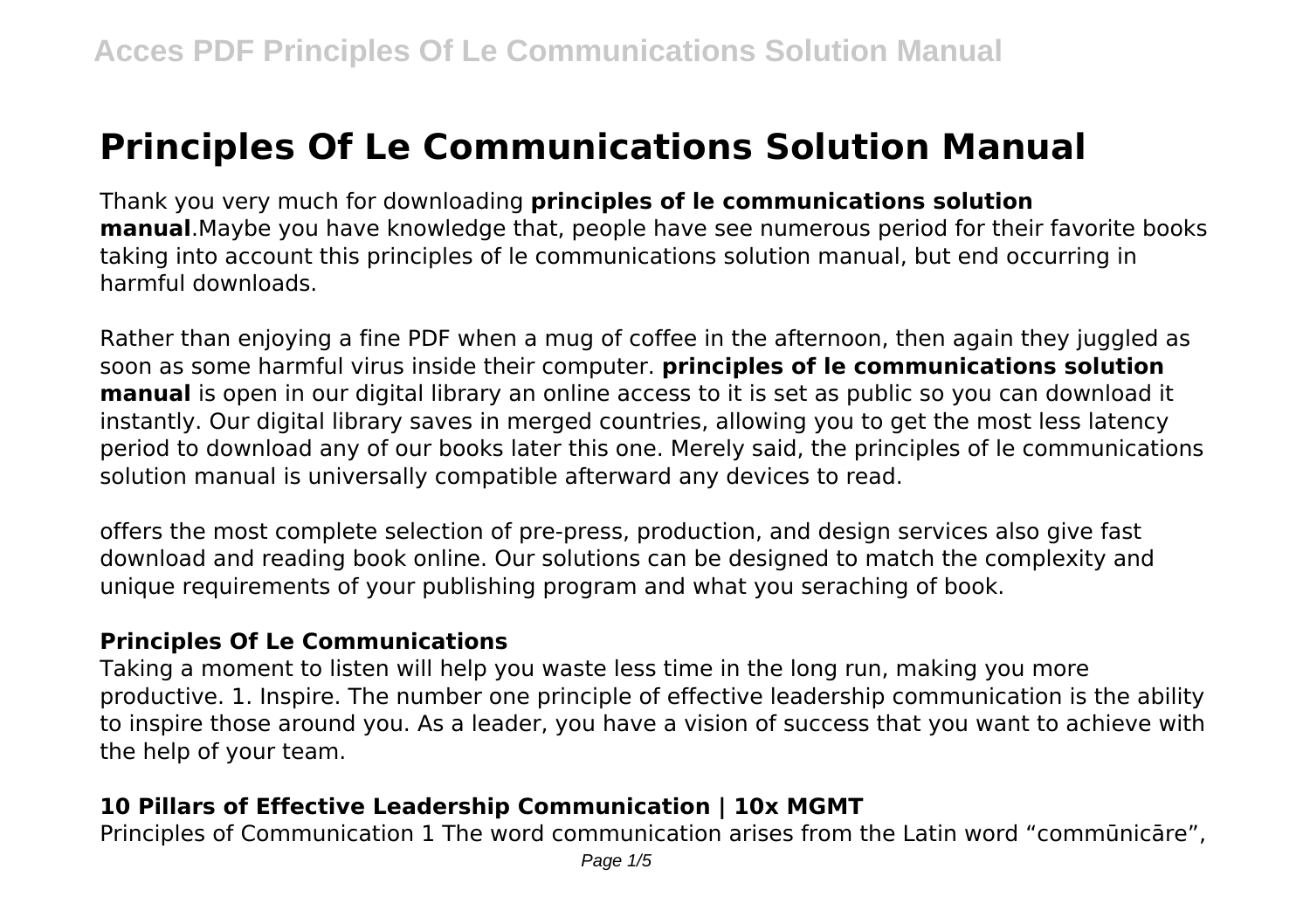which means "to share". Communication is the basic step for the exchange of information. For example, a baby in a cradle, communicates with a cry that she needs her mother. A cow moos loudly when it is in danger.

#### **Principles of Communication - tutorialspoint.com**

1. Clarity in Message: The message transmitting ideas, facts or information should be clear and to the point. But that... 2. Pitch and Accent of Speaker: In verbal communication, the speaker should pay particular attention to the pitch and... 3. Provision for Interaction and Participation in Oral ...

#### **Principles of Effective Communication**

10 Principles of Effective Communication 1. Have A Goal. First, you need to determine what you want your audience to do or get out of your communication. Are you... 2. Listen. Good communication is never one way. It's why no one likes being stuck with uncle Preston at the family BBQ... 3. Adjust To ...

## **10 Principles of Effective Communication - Constant Content**

9. Principle of feedback: – planning and policies are communicated from top to bottom and suggestions and complaints from bottom to top.This type of communication is called two way communications and there is feedback in two-way communication. By feedback, the sender know reaction of the receiver and have a chance of correct the action

# **Chapter 10 » Principles of Communication | Business ...**

By Caroline Kealey. Here are my all-time top five principles for strategic communications planning: 1. Communications should be focused on results , rather than activity. Often, communicators are in the business of generating "stuff" — speeches, media releases, and promotional materials. The communications function is much more effective when it is driven to generate results, such as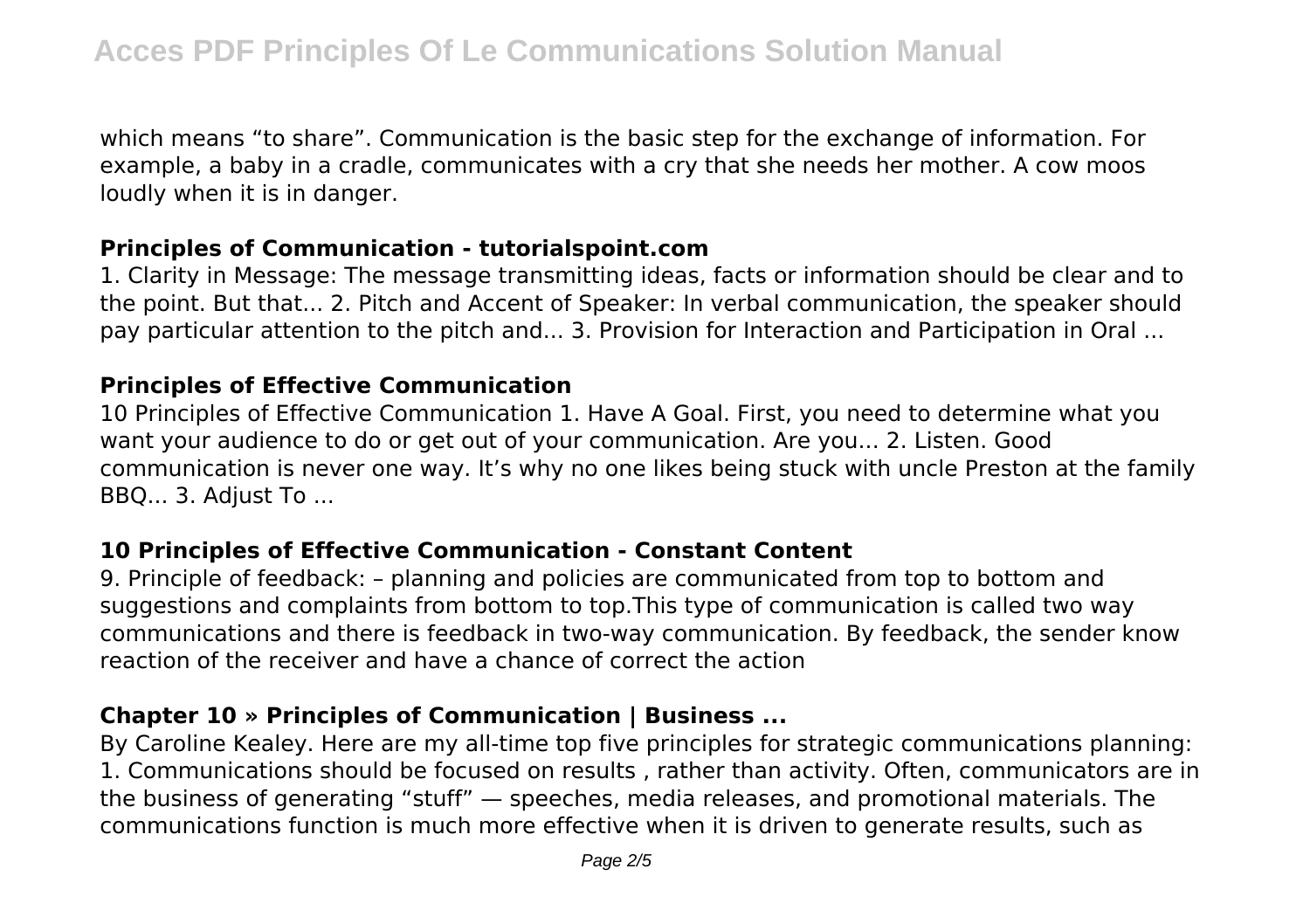increased rates of awareness, product sales, improved stakeholder relationships or strengthened ...

## **Communications planning: the principles - Francis Moran ...**

Let's first understand the basic principles of communication: In any type of communication, there is a sender and a recipient. The sender sends information while the recipient decodes the received information and responds according to how the information is comprehended.

## **Basic Principles of Communication: Reduce Communication ...**

A communication will always have a purpose. A good technical communication will always have a purpose for the reader (some communications seem to be purely for the benefit of the communicator's ego). For most technical communications, the purpose of the communication must be clear to the recipient of the communication.

## **Principles of Communication-**

Facilitating discussion between specialists and communities, and joint problem-solving. Identifying aspects of risk. Presenting and explaining risk information to relevant target groups. Supporting the risk management strategies of people exposed to risks. Warning individuals and communities.

# **Communications, information, education: Principles of good ...**

The aspect of a communication message that offers cues about the emotions, attitudes, and amount of power and control, the speaker directs toward others; how something is done. Rule A followable prescription that indicates what behavior is required or preferred and what behavior is prohibited in a specific situation.

# **Chapter 1: Principles of Communication Flashcards | Quizlet**

A person communicates with the help of a language. Communication is the bridge to share.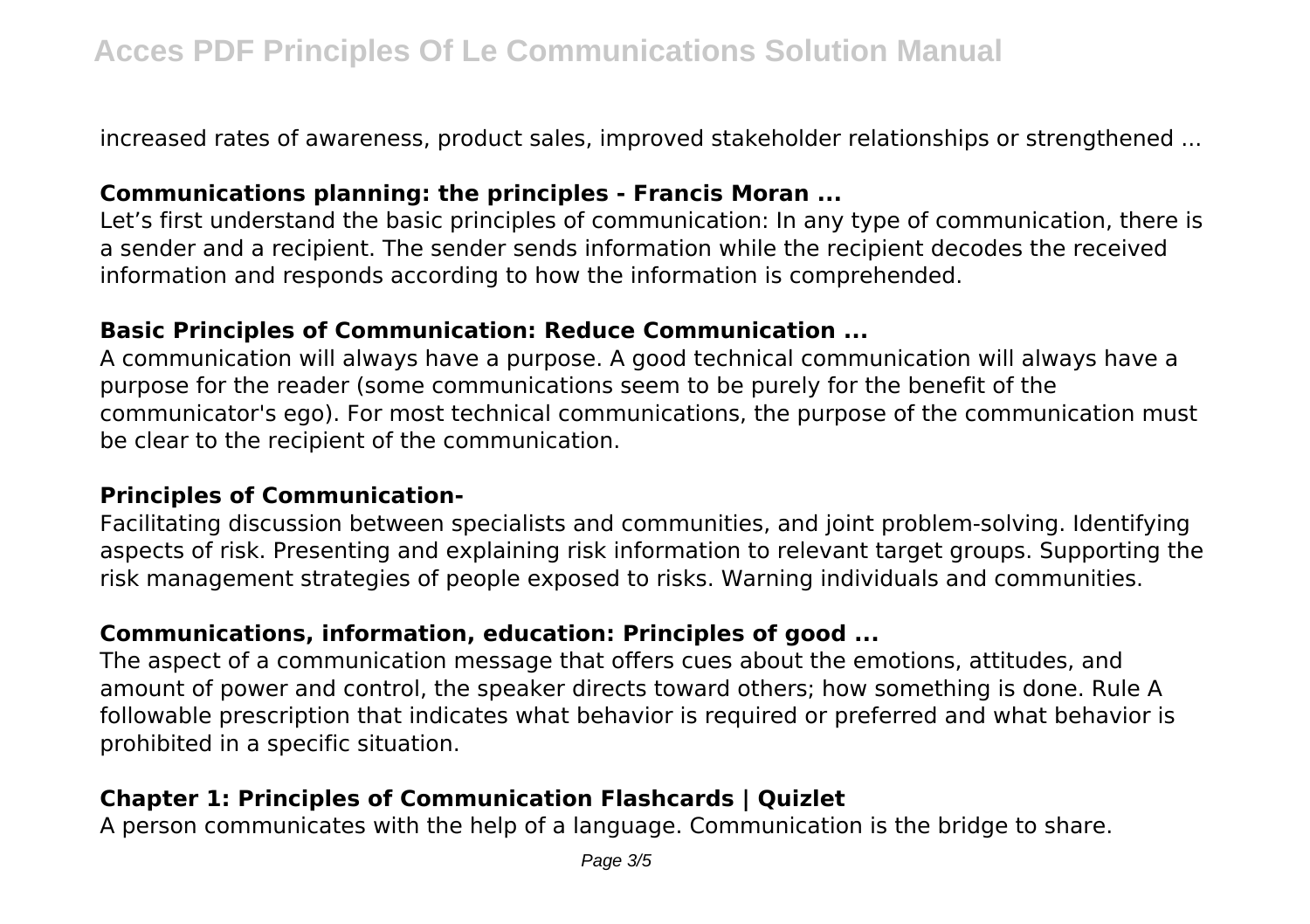Communication can be defined as the process of exchange of information through means such as words, actions, signs, etc., between two or more individuals.

## **Principles of Communication - Introduction - Tutorialspoint**

The next principle of effective communication is graciousness. The fastest way to achieve graciousness is highlighted above: remember that the person you're communicating with has inner tensions just like you. They experience negative emotions like fear, anger, and guilt just like you.

## **Master the Principles of Effective Communication Right Now**

Basic Principles of Effective Communication. Many definitions describe communication as a transfer of information, thoughts or ideas to create shared understanding between a sender and a receiver. The information may be written or spoken, professional or social, personal or impersonal to name a few possibilities.

## **Basic Principles of Effective Communication**

The more communication there is, the more difficult it is for communication to succeed. These tongue-in-cheek maxims are not real principles; they simply humorously remind us of the difficulty of accurate communication. (See also A commentary of Wiio's laws by Jukka Korpela.) Interpersonal communication is contextual

## **Four Principles of Interpersonal Communication**

Introduction to digital communication : 2: Coding for discrete sources : 3: Quantization : 4: Source and channel waveforms (PDF - 1.1 MB) 5: Vector spaces and signal space : 6: Channels, modulation, and demodulation : 7: Random processes and noise (PDF - 1.0 MB) 8: Detection, coding, and decoding (PDF - 1.1 MB) 9